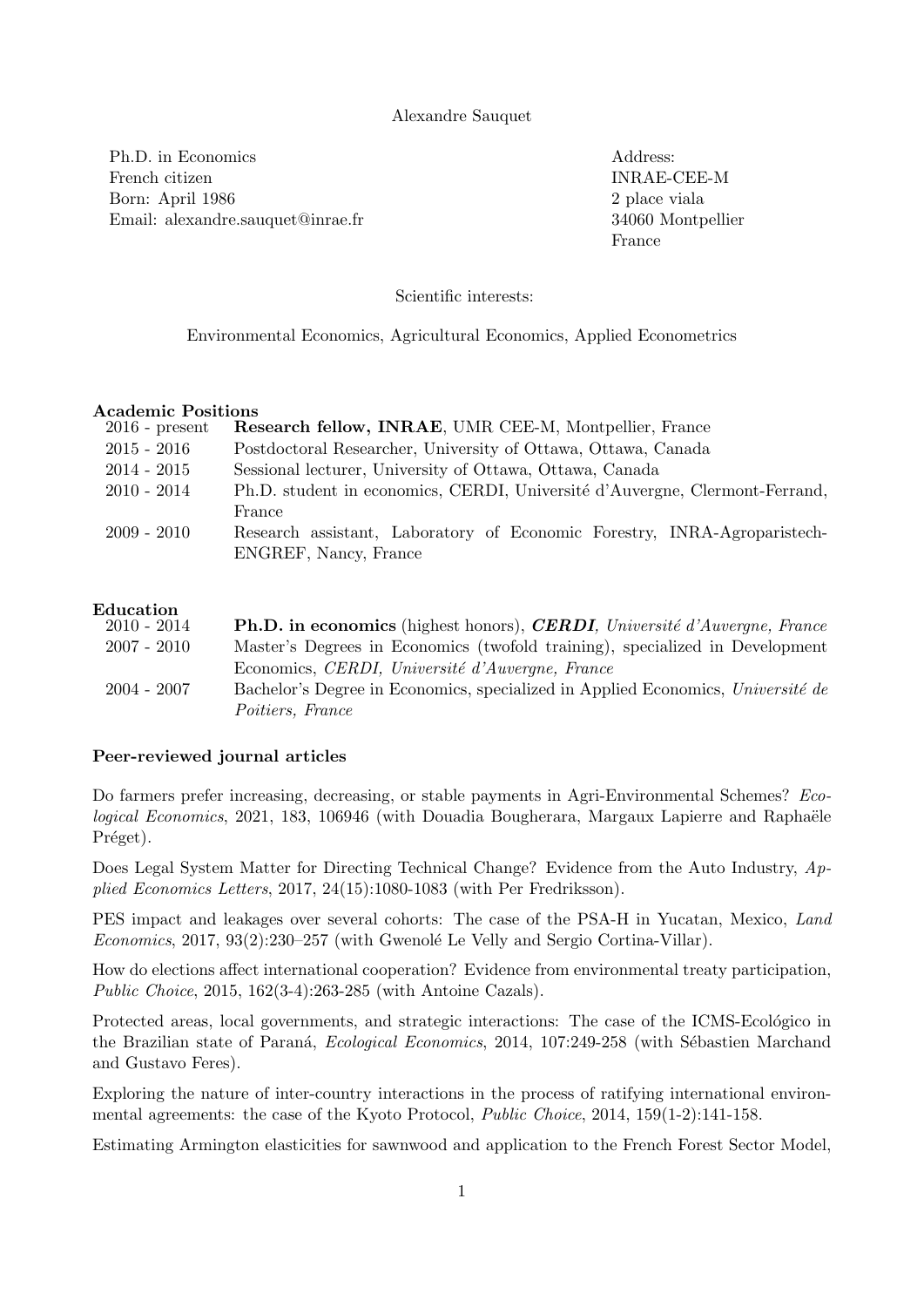Resource and Energy Economics, 2011, 33(4):771-781 (lead author, with Franck Lecocq, Sylvain Caurla, Philippe Delacote, Ahmed Barkaoui and Serge Garcia).

Paying for forest carbon or stimulating fuelwood demand? Insights from the French Forest Sector Model, *Journal of Forest Economics*, 2011, 17(2):157-168. (with Franck Lecocq, Sylvain Caurla, Philippe Delacote and Ahmed Barkaoui).

# Book Chapters

Politiques publiques pour favoriser des paysages agricoles multifonctionnels, Chapter 12 in Petit, S., & Lavigne, C. Paysage, Biodiversité fonctionnelle et Santé des Plantes, QUAE, 2019 (with P. Courtois, M. Gueve, V. Martinet, R. Préget, J-M Salles, R. Soubeyran, and J. Subervie).

Democracy, political institutions, and environmental policy, in Reference Module in Earth Systems and Environmental Sciences, Elsevier, 2016 (with Per Fredriksson and J.R. Wollscheid).

# Working papers

Ex-post analysis of the crop diversification policy of the CAP Greening in France", CEEM working paper 2021-16.

Designing Agri-Environmental Schemes to cope with uncertainty. CEEM working paper 2021-13 (with Margaux Lapierre Gwenolé Le Velly, Douadia Bougherara, and Raphaële Préget).

Continuous versus Discrete Time in Dynamic Common Pool Resource Game Experiments. CEE-M working paper 2021-07 (with Murielle Djiguemde, Dimitri Dubois, and Mabel Tidball).

On the modelling and testing of groundwater resource models. CEEM working paper 2019-16 (with Murielle Djiguemde, Dimitri Dubois, and Mabel Tidball).

Providing technical assistance to peer networks to reduce pesticide use in Europe: Evidence from the French Ecophyto plan. CEEM working paper 2019-15 (with Margaux Lapierre and Julie Subervie).

# Non-academic publications

"Mise en place de pratiques agroenvironnementales : modes d'intervention et d'évaluation", CEE-M Dissemination paper, 2021 (with Lisette Ibanez, Margaux Lapierre, Gwenolé Le Velly, Douadia Bougherara, Raphaële Préget and Sophie Thoyer).

"Mini-guide pour la mise en place et l'évaluation de politiques agro-environnementales innovantes", CEE-M Dissemination paper, 2021 (with Lisette Ibanez, Margaux Lapierre, Gwenolé Le Velly, Douadia Bougherara, Raphaële Préget and Sophie Thoyer).

"Innover pour renforcer l'attractivité des mesures agroenvironnementales : résultats d'une enquête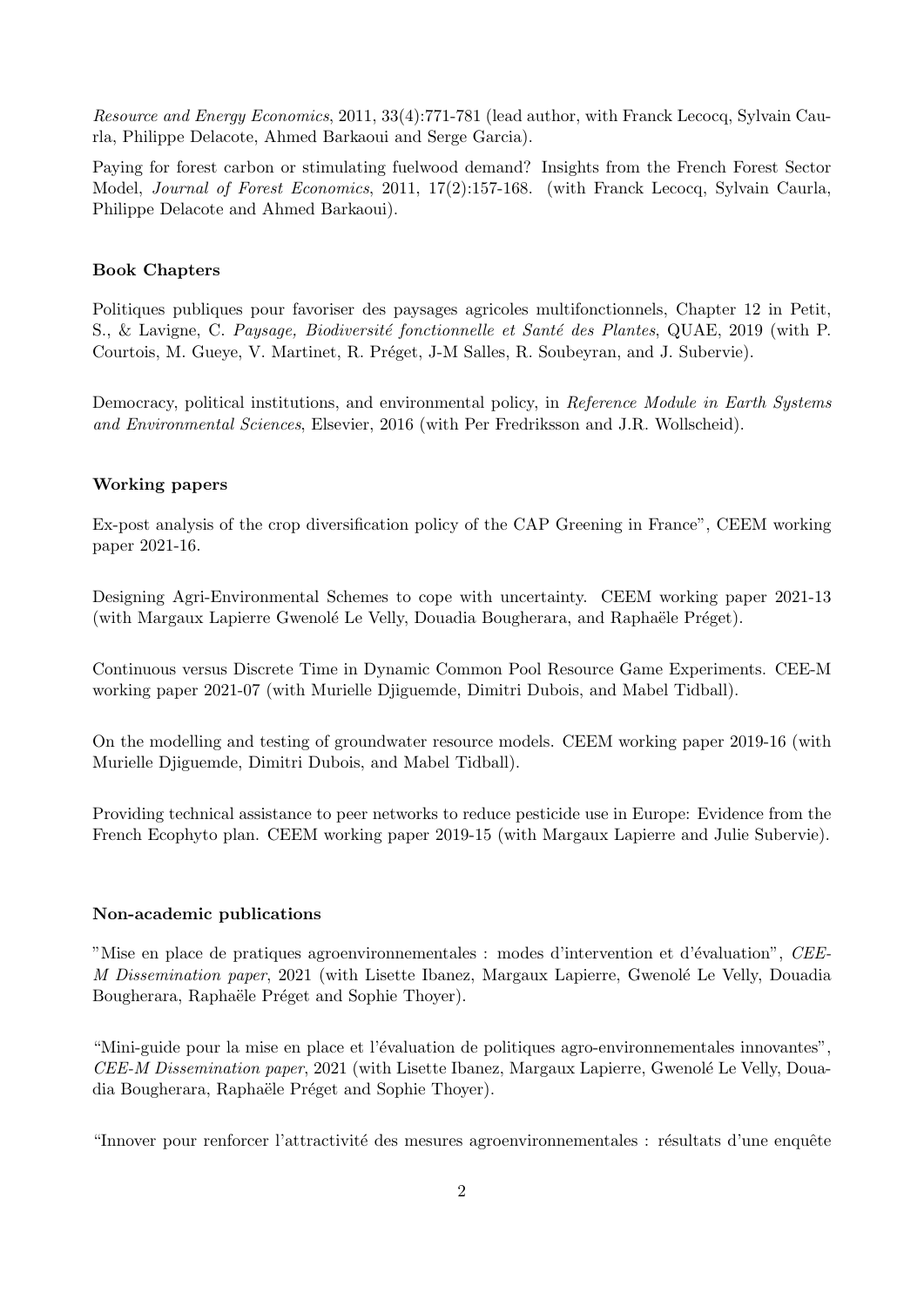menée par le CEE-M en 2020 auprès de 165 viticulteurs d'Occitanie", CEE-M Dissemination paper, 2021 (with Margaux Lapierre, Gwenolé Le Velly, Douadia Bougherara, Raphaële Préget and Léa Gazzotti).

"L'ICMS-Ecológico : Une TVA verte pour la protection de la biodiversité au Brésil", Magazine Auvergne sciences, October 2, 2013 (in French).

"L'influence des élections sur l'engagement dans les traités environnementaux internationaux", Magazine Auvergne sciences, April 29, 2013 (in French).

## Referee for the following journals

Ecological Economics, Environment and Development Economics, Environment and Resource Economics, Environment Development and Sustainability, Environmental Policy and Governance, European Journal of Agricultural Economics, International Interactions, Journal of Economic Behavior and Organization, Natural Resource Modeling, Nature Sustainability, Oxford Economic Papers, Public Choice, Resource and Energy Economics, Review of Agricultural, Food, and Environmental Studies, Spatial Economic Analysis, The World Economy, Water Resources and Economics

## Teaching experience

| $2016 - 2021$ | Supagro Montpellier, 12h                                                         |
|---------------|----------------------------------------------------------------------------------|
|               | Séminaire de recherche en économie de l'environnement et des ressources          |
|               | naturelles (Graduate)                                                            |
| $2016 - 2020$ | CERDI, Université d'Auvergne, 10h                                                |
|               | Environnement et politiques économiques (Graduate)                               |
| $2015 - 2016$ | University of Ottawa: Lectures, 72h                                              |
|               | Séminaire de Recherche en Economie de l'Environnement (ECO4536)                  |
|               | Research Seminar in Economics of the Environment (ECO4136)                       |
| $2014 - 2015$ | University of Ottawa: Lectures, 108h                                             |
|               | Enjeux Microéconomiques Contemporains (ECO1704)                                  |
|               | Introduction to Environmental and Natural Resource<br>Economics                  |
|               | (ECO2118)                                                                        |
|               | Research Seminar in Economics of the Environment (ECO4136)                       |
| $2010 - 2013$ | CERDI, Université d'Auvergne : 60h per year                                      |
|               | Analyse économique de la presse (undergraduate)                                  |
|               | Econométrie sur Eviews (undergraduate)                                           |
|               | Econométrie sur STATA (graduate)                                                 |
|               | Econométrie spatiale sur STATA (graduate)                                        |
| Dec. 2012     | Institut Universitaire d'Abidjan, Abidjan, Côte d'Ivoire : training session, 20h |
|               | Econométrie sur STATA (Master 2)                                                 |
|               |                                                                                  |

#### Conferences and workshops

- International Conference : Social sciences for pesticide policies, October 2021, Paris, France

- Séminaire économie et eau, Département INRAE Aqua et Ecosocio, June 2021, online

 $-7$ <sup>th</sup> FAERE Annual Conference, September 2020, online

 $-6$ <sup>th</sup> FAERE Annual Conference, August 2019, Rennes, France